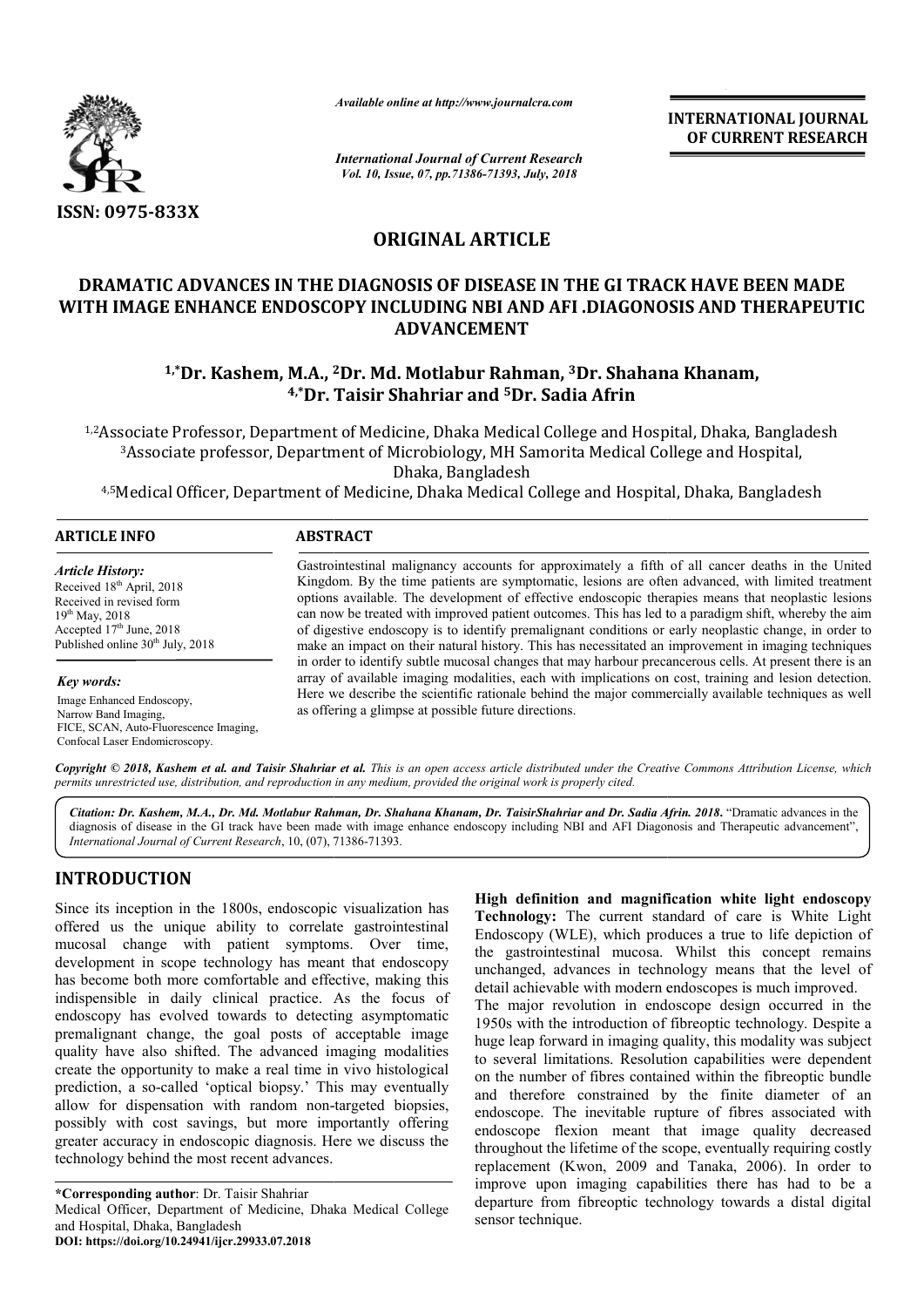*71387 Kashem et al. and Taisir Shahriar et al. Dramatic advances in the diagnosis of disease in the gi tract have been made with image enhance endoscopy including nbi and afi. diagnostic and therapeutic advancement?*



**Fig. 1. Dysplastic lesion within Barrett's esophagus seen in a) HD WLE b) AFI c) NBI with magnification**



**Fig. 2. Colonic adenoma seen in a) WLE b) NBI- demonstrating pit pattern**

Contemporary endoscope systems consist of an external xenon arc lamp that illuminates the mucosa using the full spectrum of visible white light. Reflected light is projected through the endoscope lens onto the photoactive region of a Charge-Coupled Device (CCD) located within the endoscope tip. The consequent electric charge is transmitted to a video processor where it is interpreted as a digital image. The quality of the image produced is dependent on the pixel density of the CCD and the resolution of the screen on which the image is displayed (Kwon, 2009 and Tanaka, 2006).

Standard Definition (SD) endoscopes are equipped with CCDs that permit resolutions of up to 400,000 pixels. Developments in chip technology means that High Definition (HD) endoscopes boast CCDs capable of producing images of over one million pixels, enabling the visualisation of fine mucosal architecture and vascular detail (Figs. 1a, 2a and 3a) (1e4). This effect is augmented when combined with magnification technology, whereby a selected region can be visualised in greater detail, with no loss in resolution. Magnification of up to 150 times occurs by adjusting the position of the lens at the endoscope tip by means of a button or lever integrated onto the scope controls (Bruno, 2003 and ASGE, 2014).. Image clarity is dependent on maintaining a stable position of the scope, which is susceptible to motion artifact caused by patient movement. This can be overcome by the placement of cap on the endoscope tip that allows the scope tip to be anchored on the mucosal surface (ASGE, 2014). Images are displayed on monitors in either a 4:3 or a 5:4 ratio.

The projected image is refreshed at a rate of 60 frames per second either on a line-by-line or alternate line basis. The speed of image display enables real time viewing, even in the context of rapid movements (ASGE, 2014).

**Clinical applicability:** It is difficult to isolate the clinical impact of HD WLE, as in most scenarios this has been studied in combination with either dye-based or virtual chromo endoscopy. Additionally, as HD WLE has fast become the standard of care this is often used as the control method in imaging studies (ASGE, 2014). To date HD WLE has been used in combination with Narrow Band Imaging (NBI) to develop classification systems for detecting dysplasia within Barrett's esophagus (Silva, 2011).

A large meta-analysis has suggested a somewhat modest improvement in colonic adenoma detection rate of 3.5% compared to SD WLE (Subramanian, 2011). Whilst in the context of chronic inflammatory bowel disease, HD WLE guided targeted biopsies yields a three-fold greater dysplasia detection rate compared to SD WLE (Kuiper, 2012). HD WLE is widely available and has on the whole has replaced SD WLE endoscopy in daily practice. As technology has improved incrementally over time the use of HD scopes do not require a specific change in practice. In order to draw meaningful conclusions using magnification HD WLE, training in effective image acquisition and mucosal pattern recognition is likely to be important (ASGE, 2014).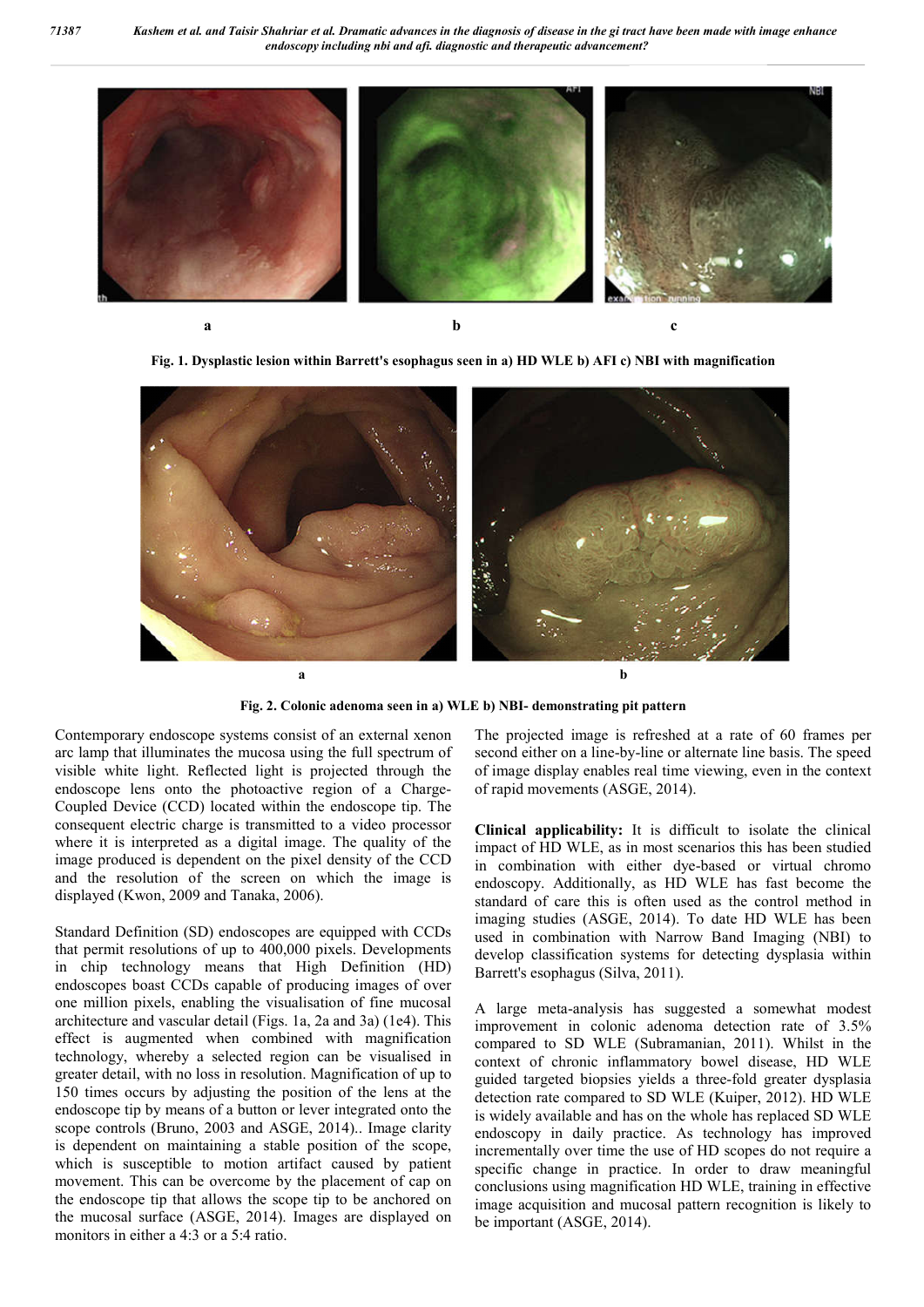

**Fig. 3. Low grade dysplasia in the stomach seen in a) WLE b) NBI c) NBI with near focus**



**Figure 4. Colonic polyp under narrow band imaging inspection, with clearer demarcation and characterization of pit pattern compared with white light endoscopy**

**Virtual chromoendoscopy:** The use of dyes applied to the mucosal surface have long been used to highlight abnormalities, by means of either differential uptake (Lugol's iodine and methylene blue), chemical reactions (acetic acid) or by simply by enhancing topography (indigo carmine). Whilst effective these techniques are cumbersome and time consuming. Virtual chromo endoscopy aims to obviate the need for dyes by using filters and software developments to provide instant lesion enhancement.

# **Narrow band imaging (NBI)**

**Technology:** NBI is perhaps the most widely studied of the non dye-based chromoendoscopy techniques. This modality, available on Olympus endoscopy systems, utilises an electronically activated filter placed in front of the endoscope light source. White light is filtered in order to allow only the limited wavelengths of 415 nm and 540 nm to reach the mucosa. This technique exploits the principle that the depth of light penetration is proportional to wavelength (8e10). By restricting the spectrum to visible blue and green light, penetration is limited to the superficial mucosal layers. Additionally these wavelengths coincide with the optimal light absorption peaks of haemoglobin, causing haem-rich structures such as capillaries to appear darker (Song, 2008 and Gono, 2004). Mucosal blood vessels appear brown due to the reflection of blue light while submucosalvessels have a green discolouration. Given that angiogenesis is an early feature in premalignant lesions, NBI creates sharp contrast with the background normal mucosa (Figs. 1b, 2b and 3b and 3c) (Gono, 2004).

**Clinical applicability:** NBI has been intrinsically linked with the characterisation of mucosal morphology and as a consequence several classification systems to describe both Barrett's associated dysplasia and colonic polyps have emanated from this modality. NBI with magnification was able to detect high-grade dysplasia in Barrett's oesophagus with 96% sensitivity in a large meta-analysis (Mannath, 2010). However, at present there is insufficient evidence to dispense with quadrantic biopsies, primarily due to a variation in diagnostic sensitivity associated with operator experience (Fitzgerald, 2014). Similarly, pooled studies examining the use of NBI in the characterisation of diminutive polyps have demonstrated 91% accuracy at predicting histology (McGill, 2013). This effect is most marked when used by expert endoscopists, with studies in community-based settings failing to show such promising results (15e18). Data for the utility of NBI in the context of inflammatory bowel disease is lacking. There have been several trials, each with a small number of patients. NBI targeted biopsies in the largest ulcerative colitis surveillance study demonstrated a diagnostic yield of 9% compared to 0.04% in random segmental biopsies (Ignjatovic, 2012). It is difficult to know whether these results can be extrapolated to a more general population. Given the widespread use of the Olympus endoscopy system NBI is widely available. Familiarity with this technique in combination with no additional equipment costs makes this an attractive tool (Song, *et al*., 2008; Kuznetsov *et al*., 2008). Training is still however, a prerequisite for effective use. A major limitation of NBI is the acquisition of dark images that occurs as a consequence of narrowing the wavelength spectrum. This can make the inspection of broad areas of mucosa or lesions within a large lumen challenging.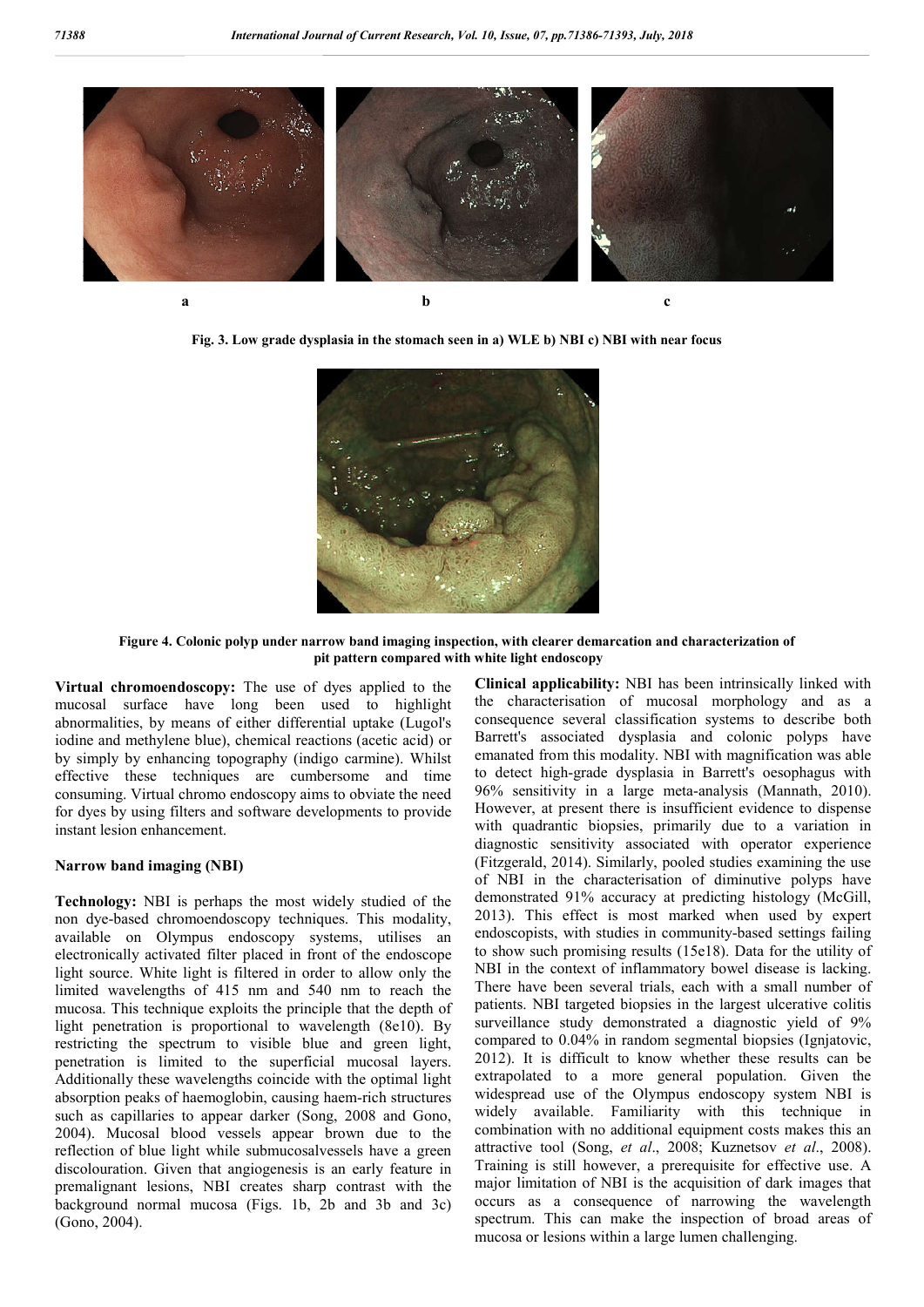*71389 Kashem et al. and Taisir Shahriar et al. Dramatic advances in the diagnosis of disease in the gi tract have been made with image enhance endoscopy including nbi and afi. diagnostic and therapeutic advancement?*



**a b**

**Fig. 5. Rectal polyp characterized with a) FICE preset 4 b) FICE preset 9**



**Fig. 6. Gastric lesion characterized with a) WLE with surface enhancement b) I-Scan**

This may account for the lack of additional benefit in using NBI to improve adenoma detection rate in the colon (Kuznetsov *et al*., 2006; A1 Nagorni *et al*., 2012; Dinesen *et al*., 2012). This limitation has in part been addressed by the new NBI systems that produce greater illumination to create a brighter image.

#### **Post-processing image enhancement**

## **Technology**

Fujinon Intelligent Colour Enhancement (FICE) and I-Scan are post processing image enhancement techniques produced by Fujinon and Pentax respectively. These extend on the principles used in NBI of narrowing the spectrum of visible white light. Instead of using mechanical filters, white light images are detected and re-interpreted by use of proprietary software. Each wavelength is detected, isolated and then reinterpreted to form an enhanced image (Manfredi, 2015).

#### **FICE**

FICE, also known as optimal band imaging, selects specific wavelengths before reassigning these to either the red,blueor green elements of the light spectrum. Sixtypossible permutations of potential colourcombinations are created, ten

of which can be stored as presets and are activated by the use of endoscopy system keyboard (Fig. 4a, b). Three of these presets can be assigned to a button on the endoscope, allowing for rapid alternation between the white light image and the most commonly used FICE settings.

# **I-SCAN**

I-Scan is able to create three different imaging options by using different processing algorithms; tone enhancement, surface enhancement and contrast enhancement, with an appropriate setting selected based on lesion characteristics (Fig. 5a, b) (Kodashima, 2010).

# **Clinical applicability**

A relatively small number of studies mean that the role of FICE and I-Scan is yet to be established. A study examining the impact of FICE in combination acetic acid in Barrett's esophagus proved a modest improvement in high-grade dysplasia detection compared to random biopsies (Pohl, 2007). Two large studies have shown that there is no additive benefit for the use of FICE in colorectal adenoma detection (Chung, 2010 and Aminalai, 2010). While characterization of colonic polyps reaches 87% when FICE with magnification is used (Kim, 2011).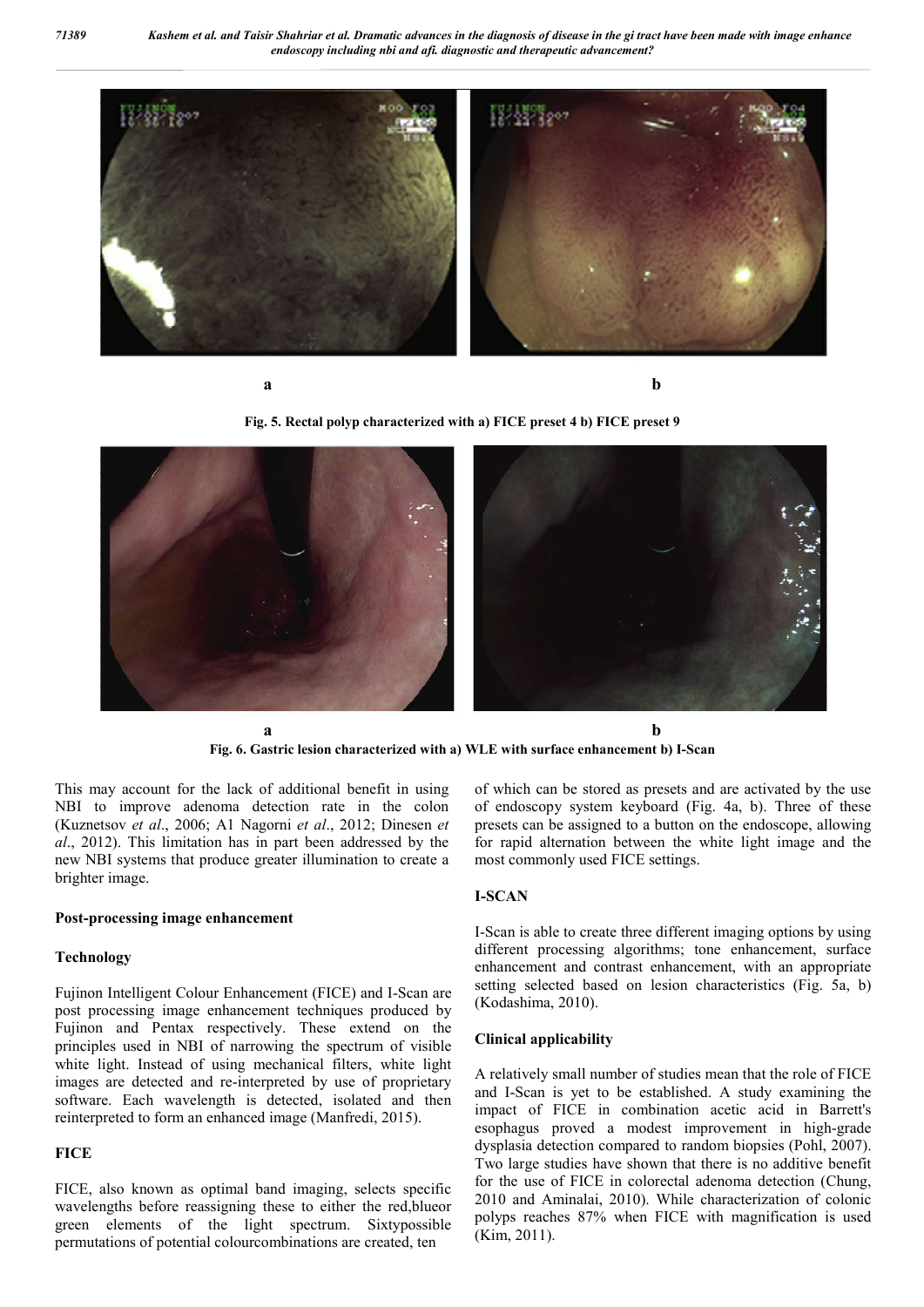I-Scan has not been proven to be superior HD WLE in the characterization of colonic polyps (Basford, 2014). A large study showed equivalent adenoma detection rates between HD WLE and I-Scan, this study did however show that the I-Scan-2 setting characterized the detected polyps with improved accuracy (Hong, 2012). Further evaluation of these modalities is required before routine use can be advocated.

# **Blue laser light**

**Technology:** Some of the limitations of NBI and FICE are addressed by an imaging technique called Blue Laser light Imaging (BLI), also known as Lasereo, developed by Fujinon. This combines the properties of two lasers, one of which provides enhanced mucosal delineation using the same principles as NBI, due to its limited wavelength spectrum of 415 nm blue laser light. The second laser induces fluorescent light equivalent to that produced by a traditional xenon lamp, thereby allowing for improved illumination. By maintaining a ratio between these two lasers, bright images with sharp contrast are achieved. This allows for visualization of large lesions as well as inspection of large surface areas such as that of the capacious gastric lumen. If required additional characterization of lesions can be accomplished with FICE, which is activated by the switch of a button (Osawa, 2014).

# **Clinical applicability**

This technology is relatively new, having only been commercially available since 2012. It has been used predominately in the Far East, with a focus on the detection of gastric lesions (Osawa, 2014). Whilst promising, data regarding the clinical utility of BLI is still emerging, with further evaluation required.

# **Auto-Fluorescence Imaging (AFI)**

**Technology:** Auto-Fluorescence Imaging (AFI) takes advantage of naturally occurring fluorophores within the gastrointestinal lining. When exposed to short wavelengths endogenous fluorophores such collagen, flavins and porphyrins are excited, resulting in the emission of longer wavelengths of fluorescent light. Changes in the composition of metabolites that occur in premalignant cells cause an alteration in the emitted fluorescence spectra (Song, 2011). The AFI endoscope (Olympus Medical Systems) produces short wavelength light by placing a rotating filter in front of the xenon arc lamp. This selectively filters light in order to limit the spectrum to blue light (390e470 nm) and green light (540e560 nm). At the tip of the scope are two CCDs, one used for WLE, whilst the other is dedicated to AFI. The AFI CCD contains in front of it a further light filter so that only reflected fluorescent and green light between 500 and 630 nm is detected (Song, 2011). The resultant image is composed of a mixture of green and purple hues, with dysplastic tissue represented by the latter. The presence of two CCDs means that switching between imaging modalities can occur at the press of a button, although in practice a delay of a few seconds is experienced.

# **Clinical applicability**

The major limitations of this technique are the inferior quality images produced in AFI mode and a false positive rate that can be as high as 81% (Curvers, 2008). The specificity of this modality is enhanced when combined with WLE and NBI,

which together form Endoscopic Tri-Modal Imaging (ETMI). As large mucosal surface areas can be visualized with AFI, this technique is ideal for highlighting potentially dysplastic regions within large areas of normal mucosa, which can then be further evaluated with close inspection with WLE and NBI. AFI has a high negative predictive value and so is considered to be a 'red flag' technique (Song, 2011). Its role in Barrett's esophagus is likely to be localizing and excluding lesions in high-risk patients. The data for AFI in improving adenoma detection rates is conflicting. Whilst one study of 167 patients undergoing tandem colonoscopies demonstrated a reduced the polyp miss rate from 49% to 30%, a similarly designed and powered trial was unable to reproduce these results. AFI is of noadditive benefit in the characterization of colorectal polyps and is of uncertain benefit in looking for early gastric lesions.

# **Confocal laser endomicroscopy**

**Technology:** Confocal Laser Endomicroscopy (CLE) offers the most detailed level of endoscopic imaging currently available, with the images produced akin to histological sections. The tissue being visualized is illuminated with a focused blue laser light, the resultant reflected light is filtered through a pinhole that eliminates the detection of light from all other focal planes. The image is composed of a single color, with differences expressed in grey-scale. CLE is available in two different platforms. Endoscope based CLE (Pentax) uses fibre optics to deliver illumination, with the confocal microscope integrated at the tip of the endoscope. This leaves the accessory channel free for use. The large diameter of the endoscope means that this method cannot be used to interrogate the biliary tree. This system is no longer commercially available for clinical use. Probe based CLE (Mauna Kea Technologies) utilizes a reusable CLE catheter, measuring up to 2.8mm in diameter, which can be fed through the working channel of a standard endoscope. The probe consists of a fibre optic bundle that transmits light to the confocal microscope and scanning unit outside of the patient. There are three available probes, designed to work optimally in either the biliary tree, the upper or lower gastrointestinal tract.

# **Contrast agents**

Whilst CLE is able to take advantage of tissue autofluorescence, relying solely on this results in lower solution images that limit clinical utility. The use of intravenous or topical fluorescent dyes significantly improves image contrast and resolution. The intravenous use of these dyes in the context of CLE is an off-label indication, with 2.5e5 mls of 10% fluorescein the most widely accepted preparation. Intravenously administered fluorescein penetrates the epithelium, staining the extracellular matrix. Optimal images are visible up to 8 minutes after administratio). In comparison topical fluorescein provides very superficial staining, with a predilection for the cell nuclei. It is worth considering that topical application of fluorescein is less practical with probe based CLE, given the catheter occupies the accessory channel of the endoscope. The side effect profile of intravenous fluorescein has been best studied in the context of retinal angiography, its most common indication. Here this has been proven to be generally safe, although rarely occurring adverse events, such as allergic reactions, have been observed. When the use of fluorescein for CLE was examined across in 16 centers, amongst 2272 patients there were no major adverse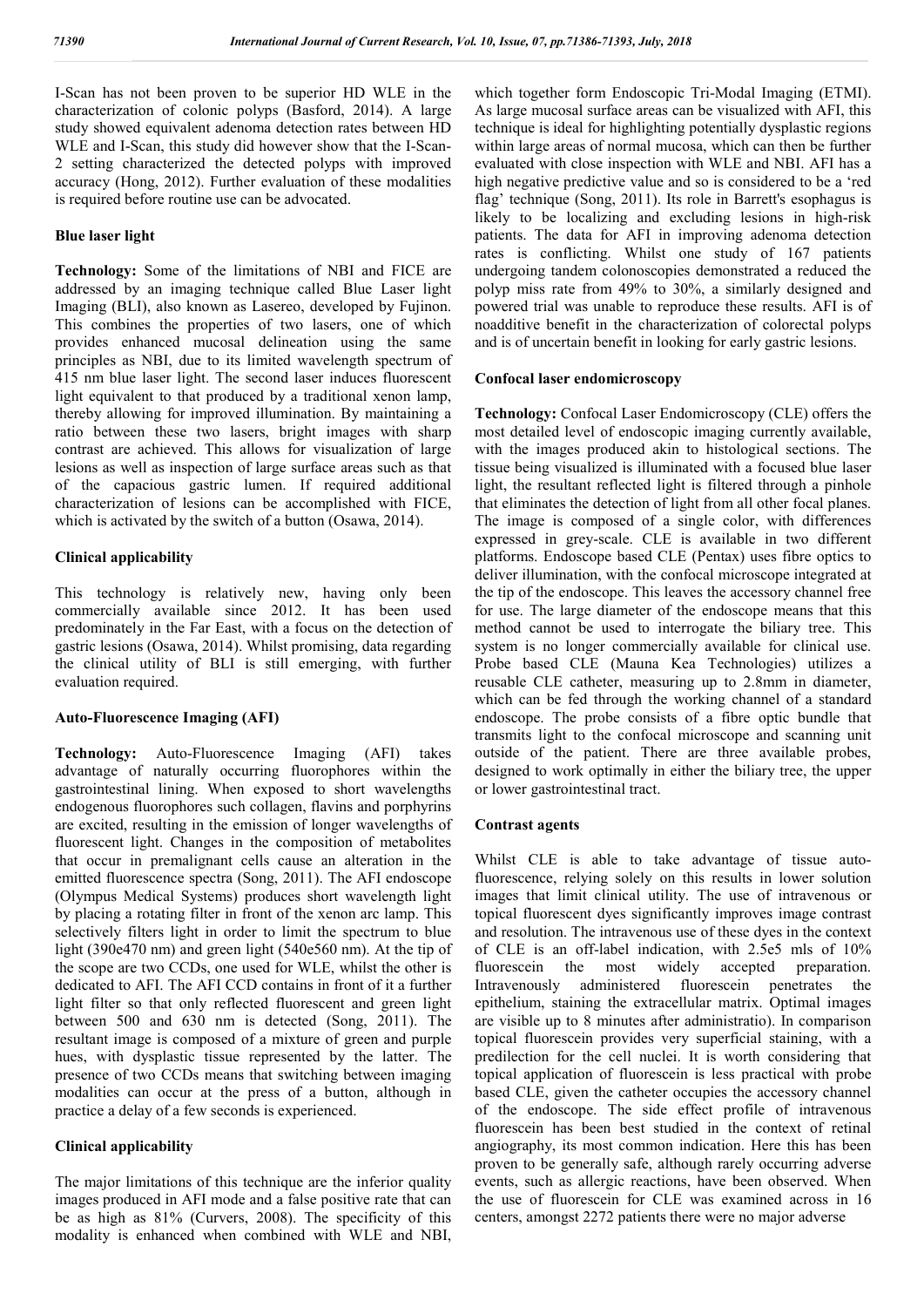| Imaging modality                 | <b>Location Oesophagus</b>                                                                                                                                                                                                                                                                                          | Stomach                                                                                                                                                                                                                                                                                                | Colon                                                                                                                                                                                                                                                                           |
|----------------------------------|---------------------------------------------------------------------------------------------------------------------------------------------------------------------------------------------------------------------------------------------------------------------------------------------------------------------|--------------------------------------------------------------------------------------------------------------------------------------------------------------------------------------------------------------------------------------------------------------------------------------------------------|---------------------------------------------------------------------------------------------------------------------------------------------------------------------------------------------------------------------------------------------------------------------------------|
| High definition<br>white light   | Standard of care.                                                                                                                                                                                                                                                                                                   | Standard of care.                                                                                                                                                                                                                                                                                      | Standard of care.                                                                                                                                                                                                                                                               |
| endoscopy                        | Helpful in the delineation of<br>Barrett's Esophagus and dysplasia,<br>however not sufficiently accurate<br>to dispense with random biopsies                                                                                                                                                                        | Can be a useful adjunct to<br>improving visualization of gastric<br>lesions.                                                                                                                                                                                                                           | Can be used to classify polyp<br>characteristics, as per the NBI<br>International<br>Colorectal<br>Endoscopic classification<br>system. There is no evidence for<br>improved ADR. Potential benefit<br>in UC surveillance but insufficient<br>evidence to advocate routine use. |
| <b>FICE</b>                      | Insufficient evidence to advocate routine use. Use<br>limited to experts, with use in<br>high risk populations                                                                                                                                                                                                      | Insufficient evidence to advocate routine<br>use. Use limited to experts, with use in<br>high risk populations                                                                                                                                                                                         | Insufficient evidence to advocate<br>routine use. Use limited to experts,<br>with use in<br>high risk populations                                                                                                                                                               |
| I-SCAN                           | Insufficient evidence to advocate routine use. Use<br>limited to experts, with use in<br>high risk populations                                                                                                                                                                                                      | Insufficient evidence to advocate routine<br>use. Use limited to experts, with use in<br>high risk populations                                                                                                                                                                                         | Insufficient evidence to advocate<br>routine use. Use limited to experts.<br>with use in<br>high risk populations                                                                                                                                                               |
| Autoflourence<br>imaging         | Helpful in highlighting potentially dysplastic regions<br>within Barrett's esophagus, however not sufficiently<br>accurate to dispense with random biopsies.<br>Most useful in high risk cases, to for example<br>identify dysplastic regions when dysplasia has<br>already been diagnosed in nontargeted biopsies. | Insufficient evidence to advocate<br>routine use.                                                                                                                                                                                                                                                      | Insufficient evidence to advocate<br>routine use.                                                                                                                                                                                                                               |
| Blue light laser<br>imaging      | Limited evidence for the detection of dysplasia<br>within Barrett's Esophagus.                                                                                                                                                                                                                                      | small<br>number<br>of<br>studies.<br>A<br>predominantly in the Far East, suggest<br>that this may be a promising technique<br>the detection of early gastric<br>for<br>Western<br>neoplasia.<br>Experience<br>in<br>populations awaited. Use limited to<br>experts, with use in high risk populations. | Limited evidence for adenoma<br>characterization.<br>detection<br>$\alpha$<br>Insufficient evidence to advocate<br>routine use.                                                                                                                                                 |
| Confocal laser<br>endomicroscopy | accurate in predicting<br>both Barrett's<br>Highly<br>Esophagus and dysplastic change.<br>Use limited to experts, with use in high risk<br>populations                                                                                                                                                              | Limited evidence for CLE assessment of<br>gastric lesions at present. Use limited to<br>experts, with use in<br>High risk populations.                                                                                                                                                                 | Highly accurate in the<br>Prediction of polyp histology. Not<br>an appropriate technique<br>for improving polyp detection                                                                                                                                                       |

# **Table 1. Table summarizing the characteristics of the imaging modalities**

events, with mild side effects such as nausea, vomiting and rash noted in 1.4% of patients. The use of fluorescently labelled probes targeted at disease specific biomarkers is likely to increase the relevance of CLE in future practice.

**Clinical applicability:** CLE is able to confirm Barrett's esophagus with an impressive sensitivity of 98.1% and detect associated early cancers at 94.1%. Due to the highly detailed images acquired, a broad field technique such as AFI or NBI are required to locate suspicious lesions that warrant evaluation (42). Using such an approach to target potentially dysplastic areas offers us an attractive alternative to quadranticbiopsies. Validations studies are required to test this strategy. The narrow field of vision obtained in CLE precludes its use as a method of adenoma detection in the colon. Its strength lies in confirming dysplasia in identified lesions, with probe based CLE having a 91% accuracy in diagnosing neoplastic polyps and a five time greater dysplasia detection rate in inflammatory bowel disease compared to WLE. The major limitation of this technique is the significantly increased procedural duration incurred by such detailed imaging. In addition to this there is a learning curve required to interpret the images that are vastly different from traditional endoscopic images. One study estimated an average learning curve of 35 cases required to interpret post-procedural CLE images with 93% accuracy. Case selection will be key in maximizing outcomes obtained from this modality.

**Emerging technologies:** Whilst existing technologies predominantly focus on enhancing macroscopic differences between early malignant lesions and normal background mucosa, newer techniques enable the detection of cellular abnormalities without the need for tissue sampling.

The below technologies are undergoing evaluation for more widespread use, but may in the future play an important role in advanced endoscopic imaging.

# **Optical coherence tomography**

Optical Coherence Tomography (OCT) is an emerging imaging technique that uses similar principles to those used in B-mode ultrasongraphy. Instead of sound waves, this technology utilises near-infrared light. Comparable to ultrasound, which creates images based on the differential reflection of acoustic waves by different surfaces, OCT focuses light onto a tissue detecting light scatter to create a cross sectional image. The rapid speed of light reflection means that differences in echodelay are miniscule. In order to overcome this low coherence interferometry is used, this divides the broadband light source into two separate beams, with one beam directed towards the desired target and the other onto amirror at a known distance. By detecting reflected light form both sources it is possible to infer the depth of light reflected from the various tissue layers. Using infrared light allows resolutions ten times that of traditional ultrasonography, enabling visualization of cellular structures. The trade off for such high resolutions is a lower depth of imaging, OCT can accurately image up to 2 mm below the mucosal surface. The OCT system consists of a scanning unit, within which the optical imaging equipment is contained. Images are obtained by the use of a reusable OCT probe fed through the accessory channel of a standard endoscope. This probe consists of a catheter containing a fibre optic bundle and a distal lens, with a diameter of 2.7 mm. No specific preparation of the mucosal surface is required. The OCT probe does not require tissue contact or a specific interface, however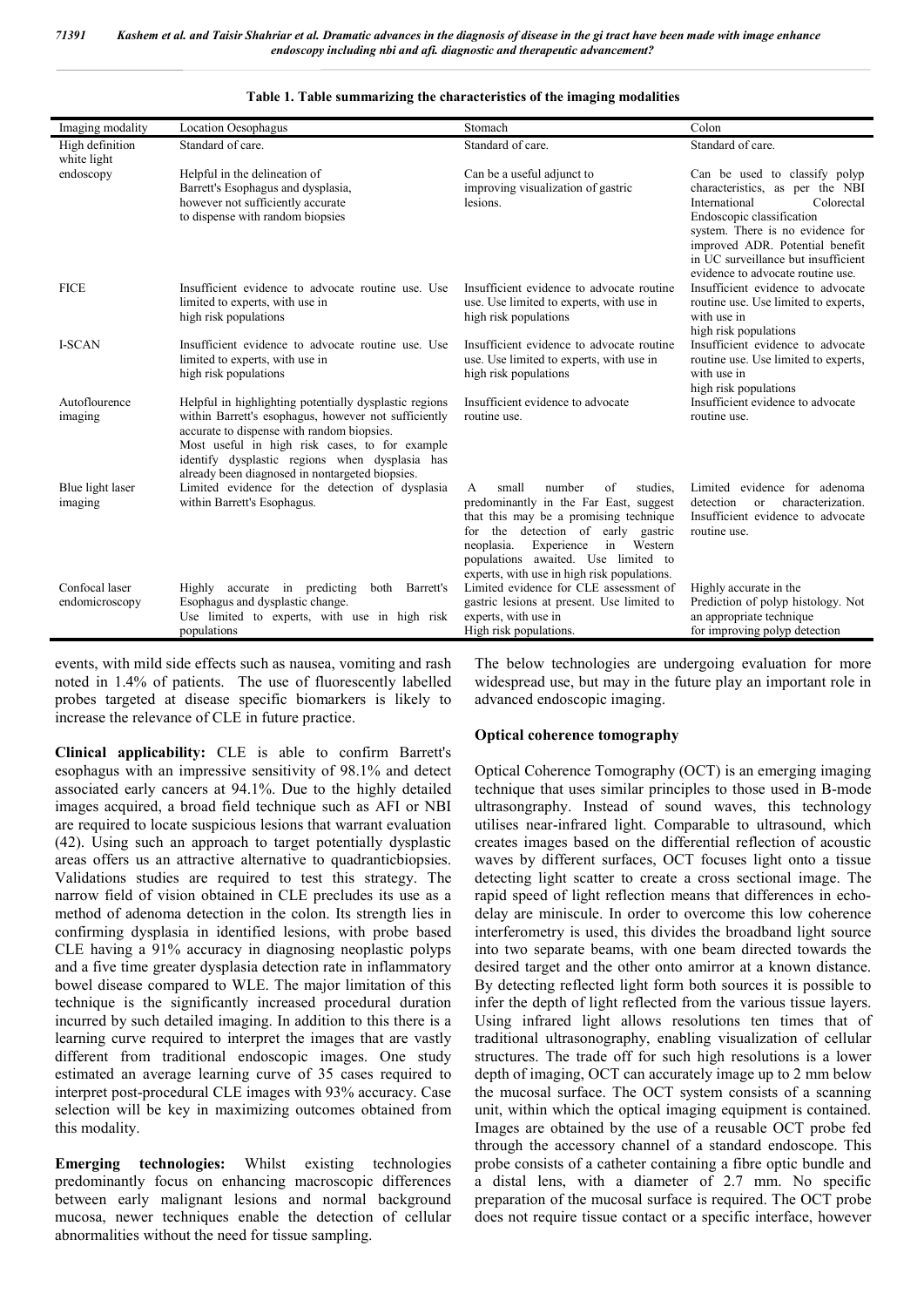in practice the probe is often placed on the target tissue in order to keep it stable and to minimize motion artifact.

# **Optical frequency domain imaging**

An adjustment in image acquisition of OCT images has led to a new technology by the name of Optical Frequency Domain Imaging (OFDI) This uses the same image interpretation technology, but by using a rotating scanning laser, it is able to assess several areas of the mucosa simultaneously. This allows for rapid assessment of a large field of mucosa, shortening scanning time to several minutes.

# **Volumetric laser endomicroscopy**

Using similar principles to OCT is a circumferential imaging technique called Volumetric Laser Endomicroscopy (VLE) developed by Ninepoint Medical. This is particularly useful in obtaining images within a fixed circumferential lumen, such as the esophagus. A balloon-containing probe is fed through the scope accessory channel, before being inflated within the oesophagus. An optical probe, based on OCT technology, can then be fed through the centre of this balloon. As the probe is pulled back through the balloon it rotates, enabling rapid 360scanning of the entire length of mucosa that is in contact with the balloon. The balloon is 6 cm in length, with the probe taking just 90 seconds to acquire images along the length, at a scanning depth of 3 mm. this technology offers the potential of rapid, highly detailed imaging of an entire length of Barrett's oesophagus. Feasibility and animal studies have confirmed its utility, with larger population based trials awaited.

# **Conclusion**

The field of digestive endoscopy is undergoing rapid development, owing a parallel evolution in technological capabilities (Table 1). This offers us a unique opportunity to diagnose gastrointestinal malignancies at a point at which they are amenable to curative therapy. Studies to date have highlighted the advantages and weaknesses of novel imaging modalities; a greater body of evidence is required to understand their full potential. Before widespread use of new techniques is advocated, it must be proven that they can satisfy the standards as described in preservation and incorporation of valuable endoscopic innovations (PIVI) statements, in generalized populations and not just in enriched study populations. At present there is a paucity of data in such scenarios. However, universal in the published data is the recognition that training in both image acquisition and lesion recognition is an important factor in successful use. Whilst existing technologies predominantly focus of enhancing macroscopic differences between early malignant lesions and normal background mucosa, newer techniques enable us to detect cellular abnormalities without the need of tissue sampling.

# **Practice points**

- HD WLE has become the standard of care in endoscopic imaging.
- Detection and treatment of premalignant lesions has been shown to reduce mortality, as exemplified by screening for colorectal polyps.
- At present there is insufficient data to recommend the routine use of advanced imaging techniques, however these are useful adjuncts for selected indications.
- Training in understanding the technology and lesion interpretation is a prerequisite for the effective use of advanced imaging modalities.
- The future of imaging is likely to combine broad-field techniques to localise suspicious lesions, followed by narrow field high resolution techniques identify precancerous change.

# **Research agenda**

- A greater number of well-designed randomized controlled trials are required to assess the clinical effectiveness of new imaging modalities such as FICE, I-Scan, BLI and AFI, especially in every day clinical practice.
- The required training to be able to effectively acquire and interpret images using the new modalities needs to be established.
- The cost effectiveness of the use of these new technologies, compare to the current standard of care needs to be evaluated.

# **Conflicts of interest**

Above mentioned all the equipment's will give their excellent service to diagnosis of abnormal pathology as well as normal structure of GI track mucosa and the raputitic advantage to cure it. DR. Taisir Shahriar, MBBS, MD (Gastroenterology) ,So no Hospital Ltd ,Court Para, Kushtia -7000, Bangladesh as well as also Zhongnan Hospital of Wuhan University (Dept of gastroenterology), Hubei, PRC.

# **Acknowledgements**

Liked to thanks to my parents, my wife Dr. Sadia Afrin, my sister Dr. Shaowki Munir, my little Amayra, the little one, All the members are related to write this manuscript and members of Sono Family. Specially thanks to respected Prof. Mian Masud Ahmed.

# **REFERENCES**

- A1 Nagorni, Bjelakovic G, Petrovic B. 2012. Narrow band imaging versus conventional white light colonoscopy for the detection of colorectal polyps. *Cochrane Database Syst Rev*., Jan 18;1.
- Aminalai A, Rosch T, Aschenbeck J, Mayr M, Drossel R, Schr€oder A, *et al*. 2010. Live image processing does not increase adenoma detection rate during colonoscopy: a randomized comparison between FICE and conventional imaging (Berlin Colonoscopy project 5, BECOP-5). *Am J Gastroenterol,* 105:2383e8.
- ASGE Technology Committee. High-definition and highmagnification endoscopes. GastrointestEndosc 2014 Dec;80(6): 919e27.
- Basford PJ, Longcroft-Wheaton G, Higgins B, Bhandari P. 2014. High-definition endoscopy withi-Scan for evaluation of small colon polyps: the HiSCOPE study. *Gastrointest Endosc.,* 79:111e8.
- Bruno MJ. 2003. Magnification endoscopy, high resolution endoscopy, and chromoscopy; towards a better optical diagnosis. Gut., 52(Suppl. 4):7e11.
- Chung SJ, Kim D, Song JH, Park MJ, Kim YS, Kim JS, *et al*. 2010. Efficacy of computed virtual chromoendoscopy on colorectal cancer screening: a prospective, randomized,